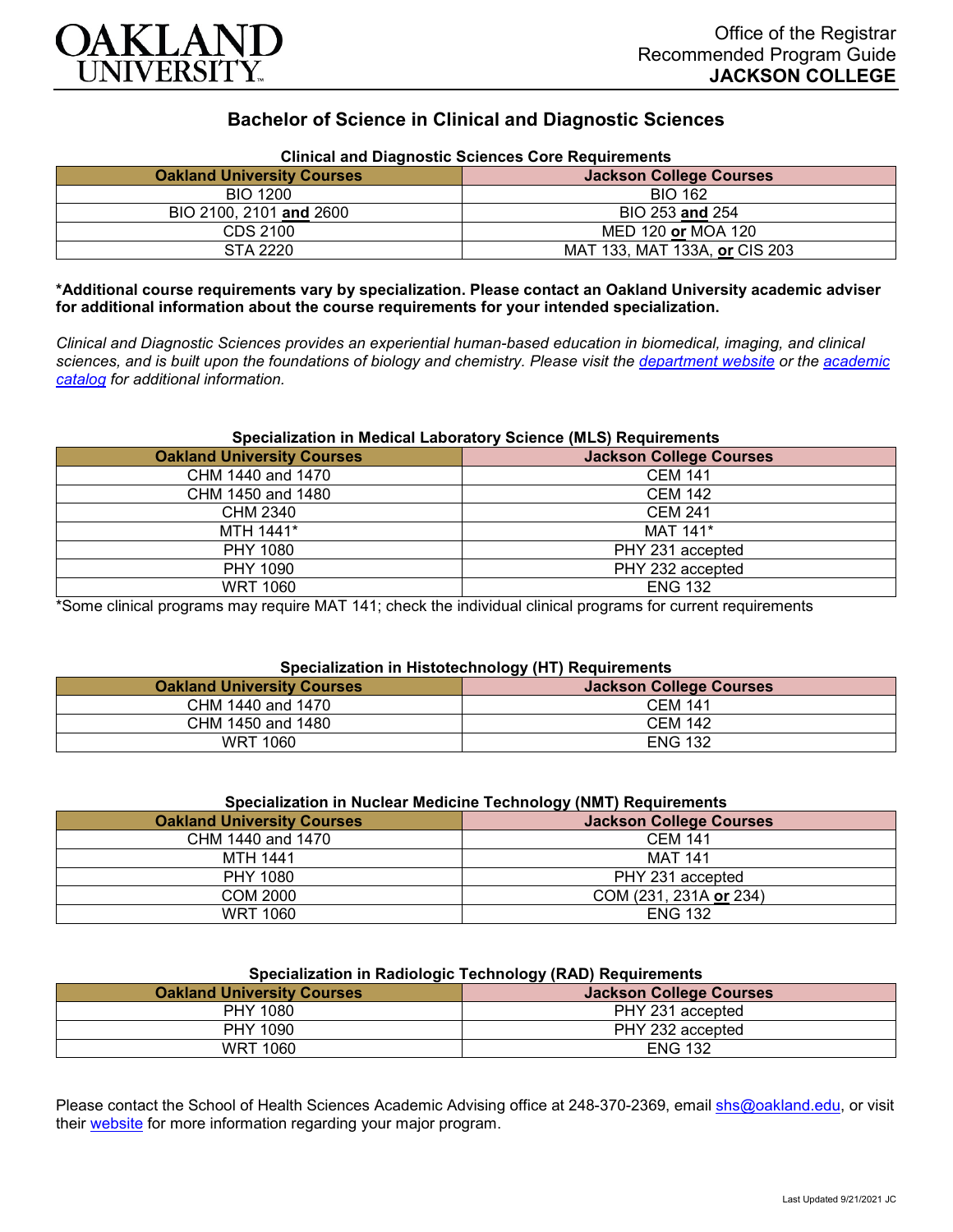

# **Bachelor of Science in Clinical and Diagnostic Sciences**

| <b>Oakland University Courses</b> | <b>Jackson College Courses</b> |
|-----------------------------------|--------------------------------|
| <b>BIO 1200</b>                   | <b>BIO 162</b>                 |
| BIO 2100, 2101 and 2600           | BIO 253 and 254                |
| CDS 2100                          | MED 120 or MOA 120             |
| STA 2220                          | MAT 133, MAT 133A, or CIS 203  |

## **Clinical and Diagnostic Sciences Core Requirements**

**\*Additional course requirements vary by specialization. Please contact an Oakland University academic adviser for additional information about the course requirements for your intended specialization.**

*Clinical and Diagnostic Sciences provides an experiential human-based education in biomedical, imaging, and clinical sciences, and is built upon the foundations of biology and chemistry. Please visit the [department website](https://www.oakland.edu/shs/clinical-and-diagnostic-sciences/) or the [academic](http://catalog.oakland.edu/preview_program.php?catoid=53&poid=8663)  [catalog](http://catalog.oakland.edu/preview_program.php?catoid=53&poid=8663) for additional information.*

## **Specialization in Pre-Clinical Professions (Medicine, Dentistry, Optometry, Veterinary Medicine) Requirements**

| <b>Oakland University Courses</b>               | <b>Jackson College Courses</b>                |
|-------------------------------------------------|-----------------------------------------------|
| CHM 1440 and 1470                               | <b>CEM 141</b>                                |
| CHM 1450 and 1480                               | <b>CEM 142</b>                                |
| CHM 2340 and 2370                               | <b>CEM 241</b>                                |
| CHM 2350                                        | <b>CEM 242</b>                                |
| PHY 1010 and 1100                               | <b>PHY 231</b>                                |
| PHY 1020 and 1110                               | <b>PHY 232</b>                                |
| <b>WRT 1060</b>                                 | <b>ENG 132</b>                                |
| Elective Credits (more options available at OU) | ENGL (131 or 131A); MAT 141; MAT 151; PSY 252 |

#### **Specialization in Pre-Pharmacy Requirements**

| <b>Oakland University Courses</b> | <b>Jackson College Courses</b> |
|-----------------------------------|--------------------------------|
| CHM 1440 and 1470                 | <b>CEM 141</b>                 |
| CHM 1450 and 1480                 | <b>CEM 142</b>                 |
| CHM 2340 and 2370                 | <b>CEM 241</b>                 |
| CHM 2350                          | <b>CEM 242</b>                 |
| MTH 1554                          | <b>MAT 151</b>                 |
| PHY 1010 and 1100                 | <b>PHY 231</b>                 |
| <b>WRT 1060</b>                   | <b>ENG 132</b>                 |

| <b>Specialization in Pre-Physician Assistant Requirements</b> |                                           |
|---------------------------------------------------------------|-------------------------------------------|
| <b>Oakland University Courses</b>                             | <b>Jackson College Courses</b>            |
| <b>BIO 1201</b>                                               | Satisfied by completing (BIO 161 and 162) |
| CHM 1440 and 1470                                             | <b>CEM 141</b>                            |
| CHM 1450 and 1480                                             | <b>CEM 142</b>                            |
| CHM 2340                                                      | <b>CEM 241</b>                            |
| PHY 1010 and 1100                                             | <b>PHY 231</b>                            |
| <b>PSY 1000</b>                                               | PSY 140 or 140A                           |
| <b>PSY 2250</b>                                               | <b>PSY 252</b>                            |
| <b>WRT 1060</b>                                               | <b>ENG 132</b>                            |

Please contact the School of Health Sciences Academic Advising office at 248-370-2369, email [shs@oakland.edu,](mailto:shs@oakland.edu) or visit their [website](http://www.oakland.edu/shs/advising) for more information regarding your major program.